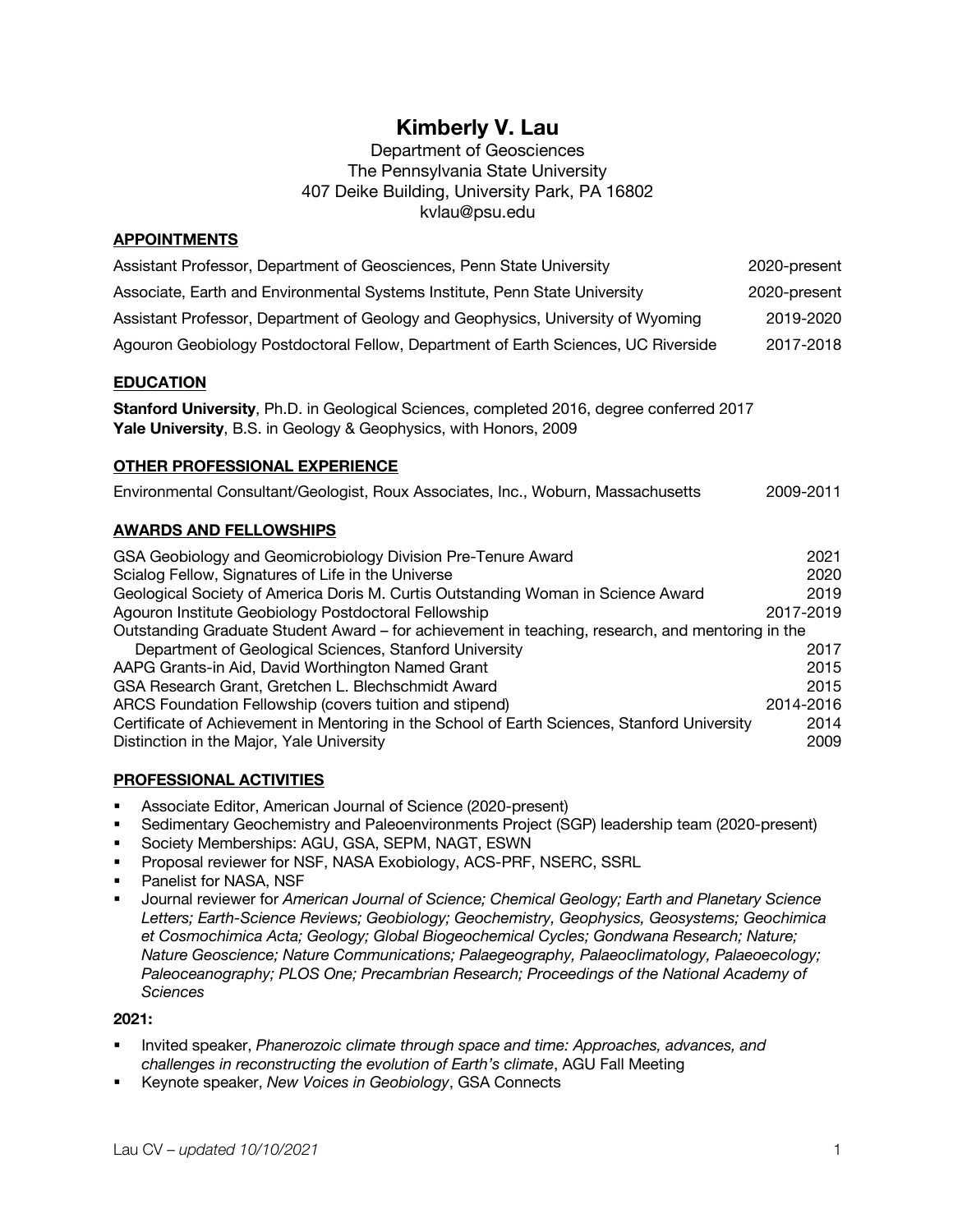- § Keynote speaker, *Integrative Approaches to Understanding Mesozoic Environmental and Biologic Perturbations*, GSA Connects
- § Convener, AGU Fall Meeting, *Understanding the Influences of Sedimentary and Oceanographic Processes on Geochemical Archives*
- § Moderator, AGU Fall Meeting, *Asian Americans and Pacific Islanders in Geosciences Town Hall*

## **2020:**

- § Convener, AGU Fall Meeting, *Global Geochemical Cycles and Earth's Climate over Geologic Time*
- § Convener, GSA Annual Meeting, *Rare Earth Elements: The Behavior of Critical Minerals in Sedimentary, Magmatic, and Magmatic-Hydrothermal Systems*
- Panelist, Stanford Earth Diversity, Equity & Inclusion Virtual Panel on Asian American representation in the Geosciences
- SEPM Nominating Committee, Early Career Representative
- § Convener, Goldschmidt Honolulu Session 14b, *Multi-Proxy Approaches for Paleoredox Reconstruction in the Carbonate Record*
- § Workshop co-leader, Ocean Chemistry and Carbonate Sediment Production, International Sedimentary Geosciences Congress 2020/International SEPM Congress, Flagstaff, Arizona. Conference postponed due to COVID-19, to be rescheduled.

# **2019:**

- § Invited speaker, *Icehouse Collapse and Extreme Environments—Paleoclimate of the Continental Permian*, AGU, San Francisco, CA
- Invited speaker, 2<sup>nd</sup> Geobiology Society Conference, Banff, Canada
- § Invited keynote speaker, *A look into the future of energy and sustainability using the sedimentary record* research symposium, SEPM/AAPG ACE Meeting, San Antonio, TX
- § Convener, Goldschmidt Barcelona Session 9h, *Geobiological Controls on Critical Zone Evolution and Weathering, Past, Present and Future*
- § SEPM student poster judge, SEPM/AAPG ACE Meeting, San Antonio, TX
- § Poster judge, Rocky Mountain Geobiology Symposium, University of Colorado, Boulder

## **2018:**

- § Invited poster, Session PP33F *Trace Metals as Recorders of Biogeochemical Cycling in Modern and Ancient Settings*, AGU Fall Meeting, Washington, D.C.
- § Convener, Goldschmidt Boston Session 7c, *Seafloor Diagenesis, Hydrothermal Processes, and Biogeochemistry: Implications for the Earth System through Time*
- § Co-editor, *Early Earth and the Rise of Complex Life* Special Issue in *Emerging Topics in Life Sciences* (with Profs. Tim Lyons, Mary Droser, and Susannah Porter)

# **Prior to 2018:**

- **■** Invited keynote, *New Voices in Geobiology* session, GSA Annual Meeting, Seattle, WA
- § Convener, GSA, *High-resolution investigations of the Permian-Triassic transition*
- § Convener, Goldschmidt Paris Session 14d, *Phanerozoic mass extinctions and the biogeochemical co-evolution of the Earth-ocean system*
- § Invited talk (with Honorarium), ARCS Symposium, The Tech Museum of Innovation, San Jose CA

# **JOURNAL PUBLICATIONS AND BOOK CHAPTERS (all peer reviewed)**

- 23. **Lau, K.V.**, Hancock, L.G., Severmann, S., Kuzminov, A., Cole, D.B., Behl, R.J., Planavsky, N.J., Lyons, T.W. (2021) Variable local basin hydrography and productivity control the uranium isotope paleoredox proxy in anoxic black shales. Accepted in *Geochimica et Cosmochimica Acta*.
- 22. Hülse, D., **Lau, K.V.**, van de Velde, S.J., Arndt, S., Meyer, K., Ridgwell, A. (2021) End-Permian marine extinction due to temperature-driven nutrient recycling and euxinia. In press in *Nature Geoscience.*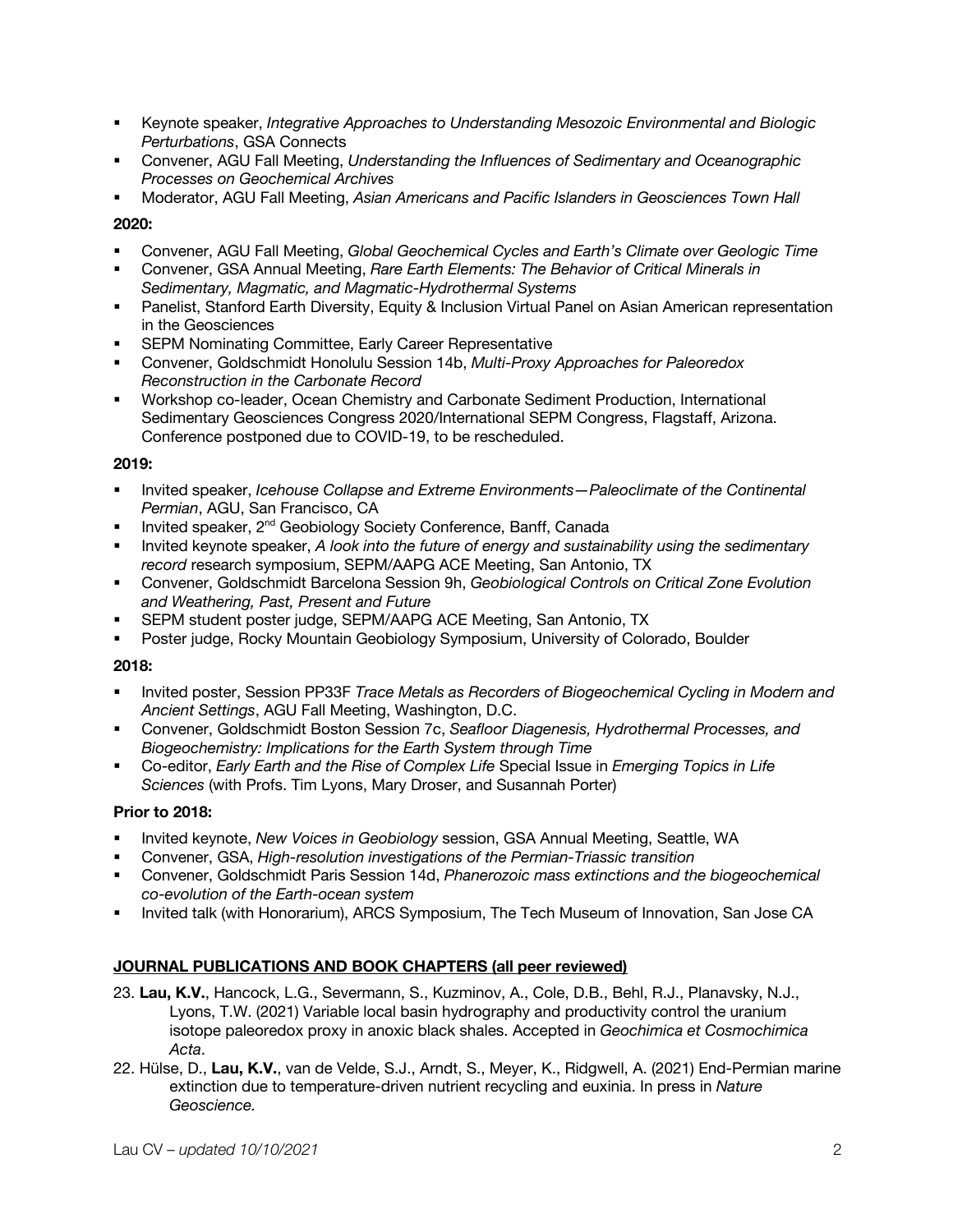- 21. Farrell, U., … **Lau, K.V.**, … Sperling, E.A. (2021) The Sedimentary Geochemistry and Paleoenvironments Project. *Geobiology.*
- 20. Nana Yobo, L., Brandon, A.D., Holmden, C., **Lau, K.V.**, Eldrett, J. (2021) Changing inputs of continental and submarine weathering sources of Sr to the oceans during OAE 2. *Geochimica et Cosmochimica Acta* 303, 205-222*.*
- 19. Zhang, F., del Rey, A., Planavsky, N.J., Chen, X., Dahl, T.W., Lenton, T.M., Clarkson, M.O., Li, Z., Romaniello, S.J., **Lau, K.V.**, Algeo, T.J., Anbar, A.D. (2020) Uranium isotopes in marine carbonates as a global ocean paleoredox proxy: A critical review. *Geochimica et Cosmochimica Acta* 287, 27-49.
- 18. Kelley, B.M., Lehrmann, D.J., Yu, M., Jost, A.B., **Lau, K.V.,** Schaal, E.K., Meyer, K.M., Payne, J.L. (2020) Controls on carbonate platform architecture across the Paleozoic to Mesozoic transition: a high-resolution analysis of the Great Bank of Guizhou. In press in *Sedimentology*.
- 17. Gussone, N., Ahm, A-S.C., **Lau, K.V.**, Bradbury, H. (2020) Calcium isotopes in Deep Time: Potential and Limitations. *Chemical Geology* 544, 119601*.*
- 16. **Lau, K.V.**, Lyons, T.W., Maher, K. (2020) Uranium reduction and isotopic fractionation in reducing sediments: Insights from reactive transport modeling. *Geochimica et Cosmochimica Acta* 287, 65-92.
- 15. Fantle, M.S., Barnes, B.D., **Lau, K.V**. (2020) The Role of Diagenesis in Shaping the Marine Carbonate Record. *Annual Reviews in Earth and Planetary Sciences* 48, 549-583.
- 14. Brüske, A., Weyer, S., Zhao, M.-Y., Planavsky, N.J., Wegwerth, A., Neubert, N., Pierau, N., Dellwig, O., **Lau, K.V.**, Lyons, T.W. (2020) Correlated molybdenum and uranium isotope signatures in modern anoxic sediments. *Geochimica et Cosmochimica Acta* 270, 449-474.
- 13. **Lau, K.V.**, Romaniello, S. J., Zhang, F. (2019) The Uranium Isotope Paleoredox Proxy. An invited chapter in: *Geochemical Tracers in Earth System Science*, Cambridge Elements, Cambridge University Press.
- 12. Lefebvre, P., Noël, V., **Lau, K.V.**, Jemison, N.E., Weaver, K.L., Williams, K.H., Bargar, J.R. Maher, K. (2019) Isotopic fingerprint of uranium accumulation and redox cycling in floodplains of the Upper Colorado River Basin. *Environment, Science & Technology* 53(7), 3399-3409*.*
- 11. Ibarra, D.E., Caves Rugenstein, J.K., Bachan, A., Baresch, A., **Lau, K.V.**, Thomas, D.L., Lee, J.-E., Boyce, C.K., Chamberlain, C.P. (2019) Modeling the consequences of land plant evolution on silicate weathering. *American Journal of Science* 319, 1-43.
- 10. Zhang, F., Romaniello, S.J., Algeo, T.J., **Lau, K.V.**, Clapham, M.E., Richoz, S., Hermann, A.D., Smith, H., Horacek, M., Anbar, A.D. (2018) Multiple episodes of extensive marine anoxia linked to global warming and continental weathering following the latest Permian mass extinction. *Science Advances* 4:e1602921.
- 9. Silva-Tamayo, J.C., **Lau, K.V.**, Jost, A.B., Payne, J.L., Wignall, P.B., Newton, R.J., Eisenhauer, A., DePaolo, D.J., Brown, S., Maher, K., Lehrmann, D.J., Altiner, D., Yu, M., Richoz, S., Paytan, A. (2018) Global Perturbation of the Marine Calcium Isotope Cycle During the Permian-Triassic Transition. *GSA Bulletin* 130, 1323-1338*.*
- 8. **Lau, K.V.**, Maher, K., Brown, S., Altiner, D., DePaolo, D.J., Eisenhauer, A., Jost, A.B., Kelley, B.M., Lehrmann, D.J., Paytan, A., Silva-Tamayo, J.C., Yu, M., Payne, J.L. (2017) The influence of diagenesis, mineralogy, and seawater changes on calcium isotope variations in Lower-Middle Triassic carbonate rocks. *Chemical Geology* 471, 13-37.
- 7. Jost, A.B., Bachan, A., van de Schootbrugge, B., **Lau, K.V.**, Weaver, K.L., Maher, K., Payne, J.L. (2017) Uranium isotope evidence for an expansion of marine anoxia during the end-Triassic extinction. *Geochemistry, Geophysics, Geosystems* 18, 3093-3108.
- 6. Bachan, A., **Lau, K.V.**, Saltzman, M.R., Thomas, E., Kump, L.R, Payne, J.L. (2017) A model for the decrease in amplitude of carbon isotope excursions throughout the Phanerozoic. *American Journal of Science* 317(6), 641-676*.*
- 5. Kelley, B.M., Lehrmann, D.J., Yu, M., Minzoni, M., Enos, P., Li, X.W., **Lau, K.V.**, Payne, J.L. (2017) The Late Permian to Late Triassic Great Bank of Guizhou: An isolated carbonate platform in the Nanpanjiang Basin of Guizhou Province, China. *AAPG Bulletin* 101, 553-562.
- 4. **Lau, K.V.**, Macdonald, F.A., Maher, K., Payne, J.L. (2017) Uranium isotope evidence for temporary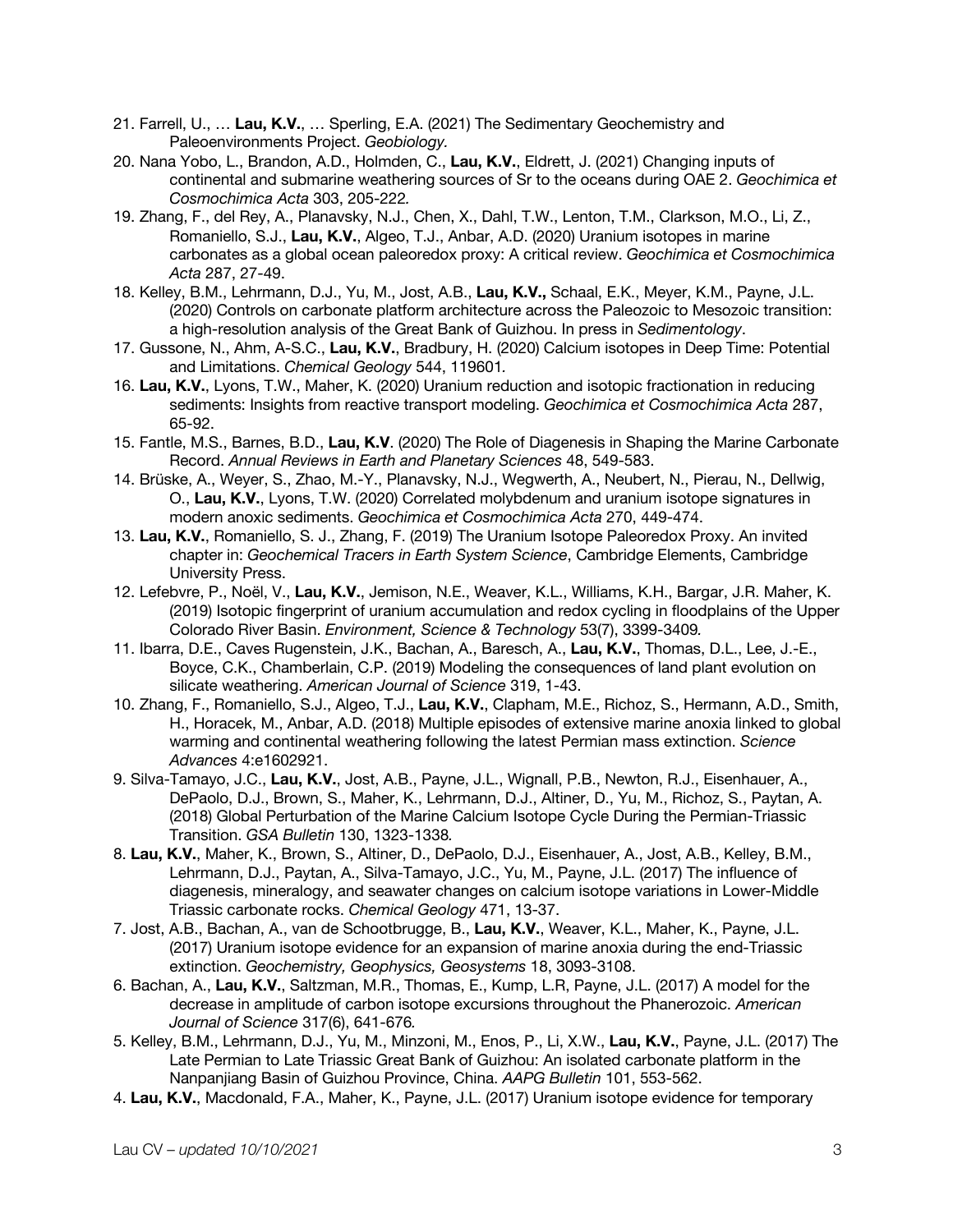ocean oxygenation in the aftermath of the Sturtian Snowball Earth. *Earth and Planetary Science Letters* 458, 282-292*.*

- 3. Caves, J.K., Jost, A.B., **Lau, K.V.**, Maher, K. (2016) Cenozoic carbon cycle imbalances and a variable weathering feedback. *Earth and Planetary Science Letters* 450, 152-163*.*
- 2. **Lau, K.V.**, Maher, K., Altiner, D., Kelley, B.M., Kump, L.R., Lehrmann, D.J., Silva-Tamayo, J.C., Weaver, K.L., Yu, M., Payne, J.L. (2016) Marine anoxia and delayed Earth system recovery after the end-Permian extinction. *Proceedings of the National Academy of Sciences of the United States of America* 113, 2360-2365.
- 1. Schaal, E.K., Meyer, K.M., **Lau, K.V.**, Silva-Tamayo, J.C., Payne, J.L. (2015) Oceanic anoxia during the Permian-Triassic transition and links to volcanism. Invited book chapter in: *Volcanism and Global Environmental Change,* Cambridge University Press, p. 275-290.

#### **OTHER PUBLICATIONS**

Lyons, T.W., Droser, M.L., **Lau, K.V.**, Porter, S.M. (2018) Early Earth and the rise of complex life. *Emerging Topics in Life Sciences* 2(2), 121-124.

#### **RECENT CONFERENCE ABSTRACTS**

Mentees are underlined; \*invited presentation

#### **2021:**

- Bowman, C.N., Marshall, M.S., Owens, J.D., Young, S.A., **Lau, K.V.** Paleo-redox conditions of the eastern margin of the Permian Phosphoria Basin, eastern Idaho, USA. AGU Fall Meeting
- Taylor, K., Kalderon-Asael, B., Payne, J., Ibarra, D., Lehrmann, D., Yu, M., Altiner, D., **Lau, K.** Early Triassic Weathering Intensity and Climate Recovery after the end-Permian Extinction. AGU Fall Meeting.
- Kukla, T., **Lau, K.V.**, Rugenstein, J.K.C., Ibarra, D.E. Multiple stable states of global climate do not persist because of a balanced long-term carbon cycle. AGU Fall Meeting.
- Pulkit, S., Lu, W., Lu, Z., Jost, A., **Lau, K.**, Bachan, A., van de Schootbrugge, B., Payne, J.L. Redox Dynamics and Reduced Benthic Faunal Abundance Across the Triassic-Jurassic Mass Extinction. AGU Fall Meeting.
- **\*Lau, K.V.**, Hülse, D., van de Velde, S.J., Arndt, S., Meyer, K., Ridgwell, A. Extreme Climate Effects on Nutrient Recycling: Impacts on Marine Deoxygenation and Implications for Reconstructing  $pCO<sub>2</sub>$ Excursions. AGU Fall Meeting.
- Pulkit, S., Lu, W., Lu, Z., Jost, A., **Lau, K.**, Bachan, A., van de Schootbrugge, B., Payne, J.L. Redox dynamics and reduced benthic faunal abundance across the Triassic-Jurassic mass extinction. GSA Connects.
- \***Lau, K.V.**, Hardisty, D.S. A New Model-Data Comparison: Promises and Pitfalls of Paleoredox Proxies in Carbonate Rocks. GSA Connects.
- \***Lau, K.V.**, Hülse, D., van de Velde, S.J., Arndt, S., Meyer, K., Ridgwell, A. Temperature-driven nutrient recycling controlled the global redox landscape during the end-Permian mass extinction. GSA Connects.
- Romaniello, S.J., **Lau, K.V.**, Sabbatino, M., Parente, M. A Revised Paradigm for the Interpretation of δ238U During Periods of Calcite Seas. Goldschmidt Virtual.

#### **2020:**

- Romaniello, S.J., **Lau, K.V.**, Sabbatino, M., Parente, M. A Revised Paradigm for the Interpretation of δ238U During Periods of Calcite Seas. AGU Annual Meeting.
- Kukla, T., Ibarra, D.E., Caves Rugenstein, J.K., **Lau, K.V.** Energy budget constraints on the runoff and silicate weathering response to changing atmospheric CO<sub>2</sub>. AGU Annual Meeting.
- Pimental-Galvan, Payne, J.L., **Lau, K.V.**, Maher, K. Duration and Intensity of End-Permian Marine Anoxia. AGU Annual Meeting.
- Hülse, D., **Lau, K.,** Arndt, S., van de Velde, S. J., Meyer, K., Ridgwell, A. A dynamic biological pump